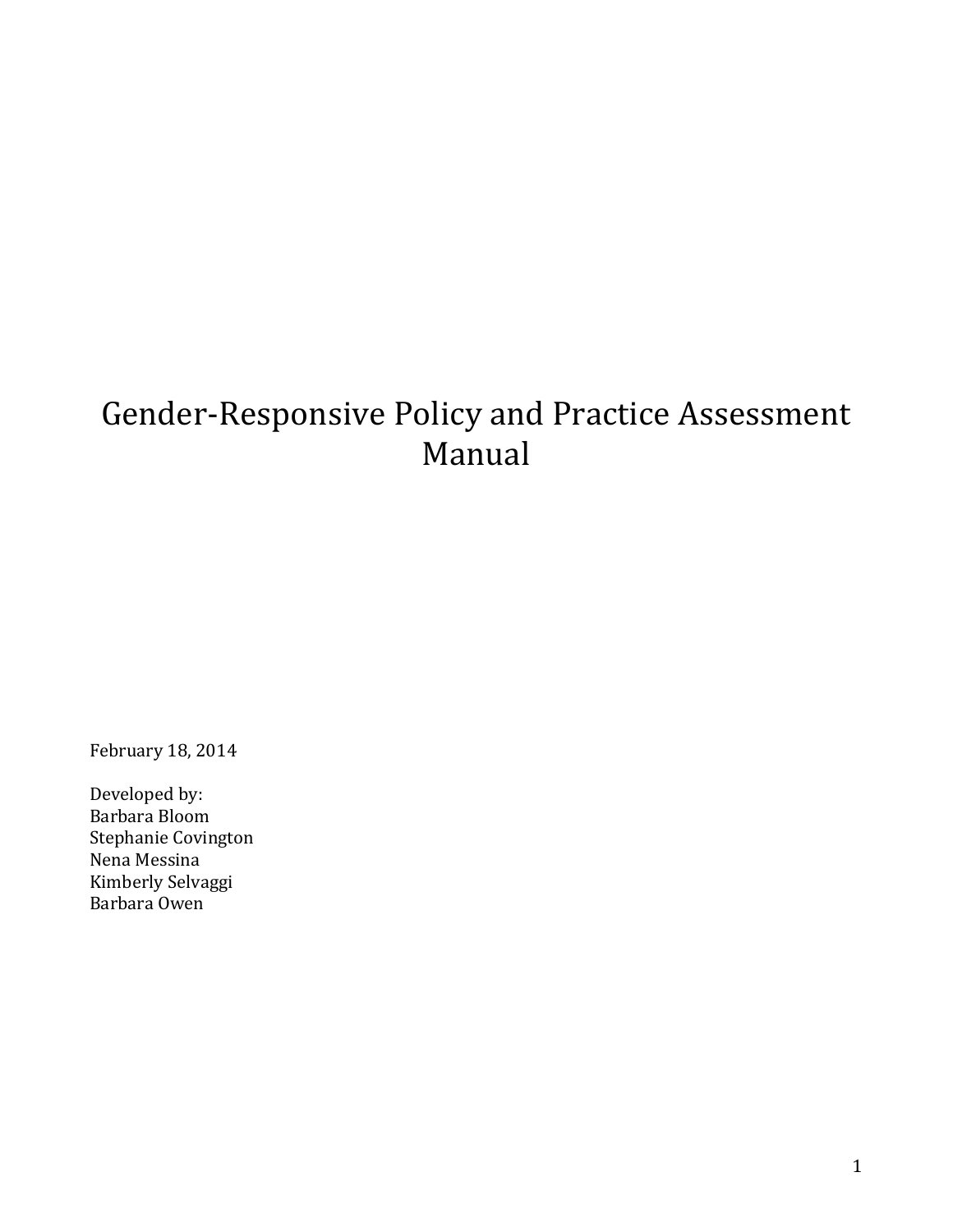# Introduction

The Gender-Responsive Policy & Practice Assessment (GRPPA) is a process designed to guide assessment of research-based, gender-responsive policies and practices in jails, prisons, and community corrections programs for women. The GRPPA Description and Instructions section provides information on how to facilitate an assessment of current gender-responsive practices in community corrections programs and correctional facilities. The GRPPA Instrument provides the assessment domains and related areas to be assessed. The GRPPA is intended for use as part of an overall strategy to understand the current facility, program policies, and practices so that reforms and/or enhancements can begin. Improving outcomes for justice-involved women is the primary purpose of this work.

Building primarily on assessment strategies developed by the Center for Gender and Justice Gender-Responsive Program Assessment tool and the Gender-Informed Practice Assessment, developed by the National Institute of Corrections (NIC) in partnership with the Center for Effective Public Policy, the GRPPA provides a framework that allows facilities and programs to examine and assess the current status of their alignment to gender-responsive principles and practices. The GRPPA can be used by program administrators, program evaluators, agency monitors and staff to first evaluate the gender responsiveness of policies and programs for women and then use the outcomes to drive enhancements to women's programming.

The Gender-Responsive Policy & Practice Assessment is a process and instrument by which program administrators, program evaluators, agency monitors and staff can assess the gender responsiveness of programs, agencies and/or facilities for women and obtain feedback that can be used to improve the quality of a program's services for women. This assessment process and instrument is based on the fundamental elements of quality programming, including the following guiding principles from the *Gender-Responsive Strategies: Research, Practice, and Guiding Principles for Women Offenders* Report (Bloom, Owen, & Covington, 2003)*,* published by the National Institute of Corrections, and the following definition:

*Being gender-responsive means creating an environment through site selection, staff selection, program development, content, and material that reflects an understanding of the lives of women and girls and responds to their strengths and challenges (Covington and Bloom, 2002).*

| Gender                      | Acknowledge that gender makes a difference.                                                                                                                    |
|-----------------------------|----------------------------------------------------------------------------------------------------------------------------------------------------------------|
| Environment                 | Create an environment based on safety, respect, and dignity.                                                                                                   |
| Relationships               | Develop policies, practices and programs that are relational and<br>promote healthy connections to children, family, significant<br>others, and the community. |
| Services and<br>Supervision | Address substance abuse, trauma, and mental health issues<br>through comprehensive, integrated, culturally relevant services<br>and appropriate supervision.   |
| Socioeconomic Status        | Provide women with opportunities to improve their                                                                                                              |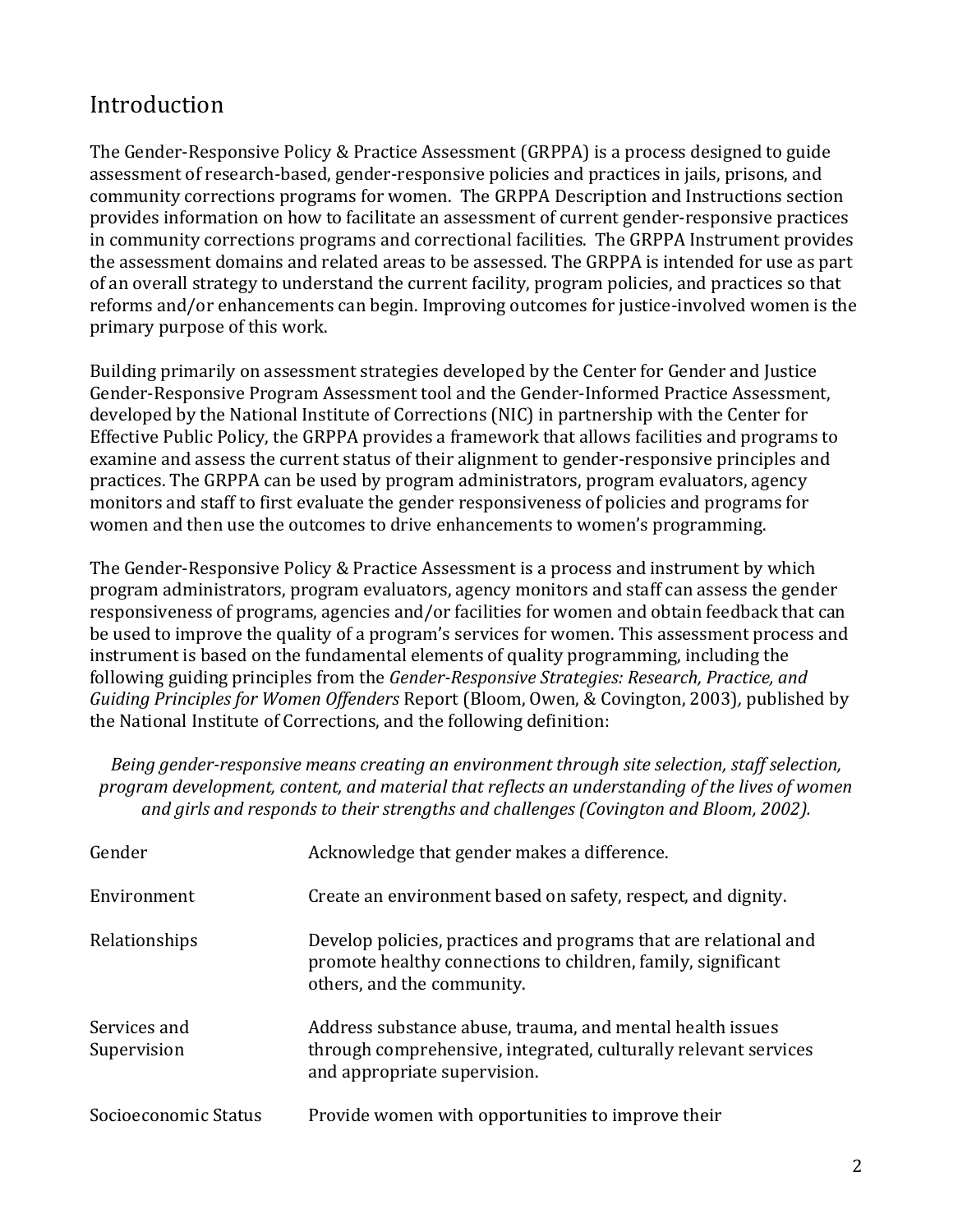socioeconomic conditions.

Community Establish a system of community supervision and re-entry with comprehensive, collaborative services.

Drawn from research and existing gender-responsive assessment instruments, the Gender-Responsive Policy & Practice Assessment (GRPPA) provides a framework for justice programs serving women to collect and review information to determine gender responsiveness. This instrument incorporates multiple approaches to assess facilities and programs across five domains.

# GRPPA Domains:

# **I. Environment**

This section examines the conditions that contribute to a gender responsive program culture (environment). It includes physical and emotional safety, cleanliness, and discipline procedures that are aligned with trauma-informed and gender responsive principles.

# **II. Staffing**

This section requires facilities and programs to examine current hiring, training, and management practices within a gender responsive, trauma informed framework.

#### **III. Assessment, Classification, and Case Management**

This section requires a review of the practices, processes, and instruments used for assessment, classification and case management of women.

#### **IV. Services and Programs**

This section reviews the type and variety of services and programs offered to women clients<sup>1</sup>, the appropriateness of the interventions, and whether or not women are provided with information (i.e., client handbook) about the service options available.

# **V. Quality Assurance and Evaluation**

This section examines the data collection system (including what data points are recorded and analyzed), the quality assurance and auditing practices, and helps determine whether or not evaluation data is used to guide improvements toward gender responsive, trauma informed practices for women.

These domains integrate research-based, gender-responsive principles throughout a range of operational needs within correctional facilities and community programs. In each domain, basic "Statements" are listed that will be scored by determining: (a) is the item present and (b) what is the quality of the item. "Additional Considerations" are questions related to the statement, offered to help shape discussion among Planning Group members. "As Evidenced By" is the space provided for team members to note the source of their ideas and opinions about that statement. This includes observations, data review, and documents that help determine the presence and quality of the item.

 $\overline{\phantom{a}}$ <sup>1</sup> "Client" is used throughout the document to refer to criminal justice involved woman.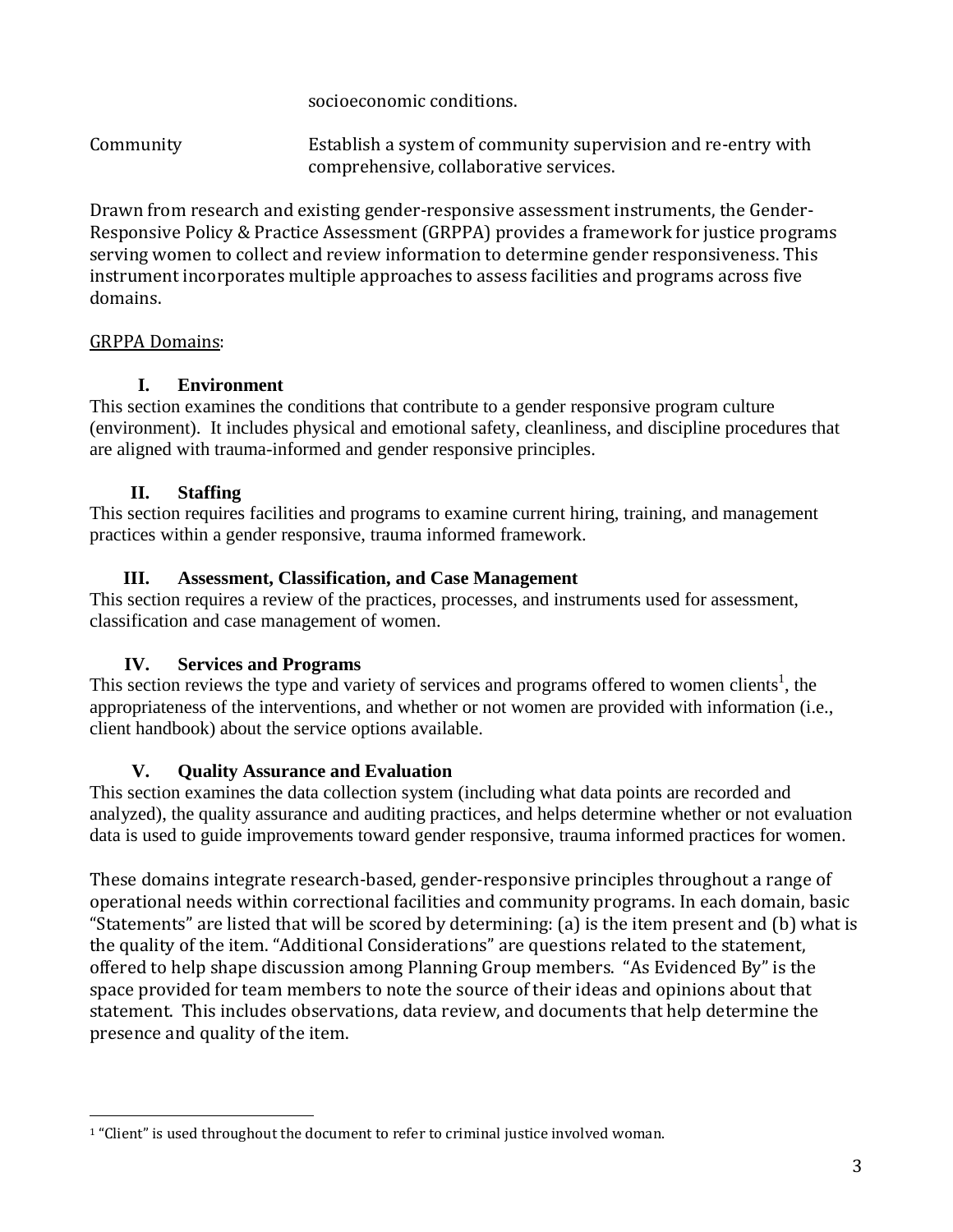**Phase 1: The Pre-assessment Preparation**. This section describes the necessary activities that agency leadership shall complete before assessment begins. The goal of this section is to identify reasons the agency/leadership chose to assess for gender responsivity (motivation) and determine information available about the female clients (site readiness).

**Phase 2: Preparing for GRPPA Facilitation**. This section provides information that can help prepare the GRPPA project team for GRPPA Facilitation by reviewing the GRPPA instructions, instrument and background materials, to ensure that team members are fully prepared to undertake the assessment.

**Phase 3: GRPPA Facilitation.** This section offers the facilitation process and identifies options for information collection during the assessment as well as consensus scoring.

**Phase 4: Post-assessment Activities.** This section outlines all of the post-assessment activities including selecting priority areas and developing an action plan, and developing and presenting findings and action strategies to agency leadership.

Each section ends with a work plan that summarizes activities and estimates the time it will take for each activity in that phase. It is recommended that the complete, four-phase work plan is printed out to review project activities and time estimates for each activity.

- 1. GRPPA Description and Instructions
	- Pre-assessment Preparation
		- o Determine Motivation & Site Readiness
		- o Select a Project Coordinator
		- o Identify a Project Team
		- o Work Plan
	- Preparing for GRPPA Facilitation
		- o Background Materials
			- Refer to listed research and fact sheets on women offenders
		- o Information Collection Procedures
		- o Review of Scoring Process
		- o GRPPA Facilitation Plan
		- o Work Plan
	- GRPPA Instrument Facilitation
		- o GRPPA Facilitation Activities and Team Meeting
		- o Work Plan
		- o Consensus Scoring Meetings
	- Post-assessment Activities
		- o Selecting Priority Areas and Developing an Action Plan
		- o Develop the Presentation
		- o Present Findings and Action Plan
		- o Work Plan
- 2. GRPPA Instrument
- 3. GRPPA Scoring Process
- 4. Fact Sheets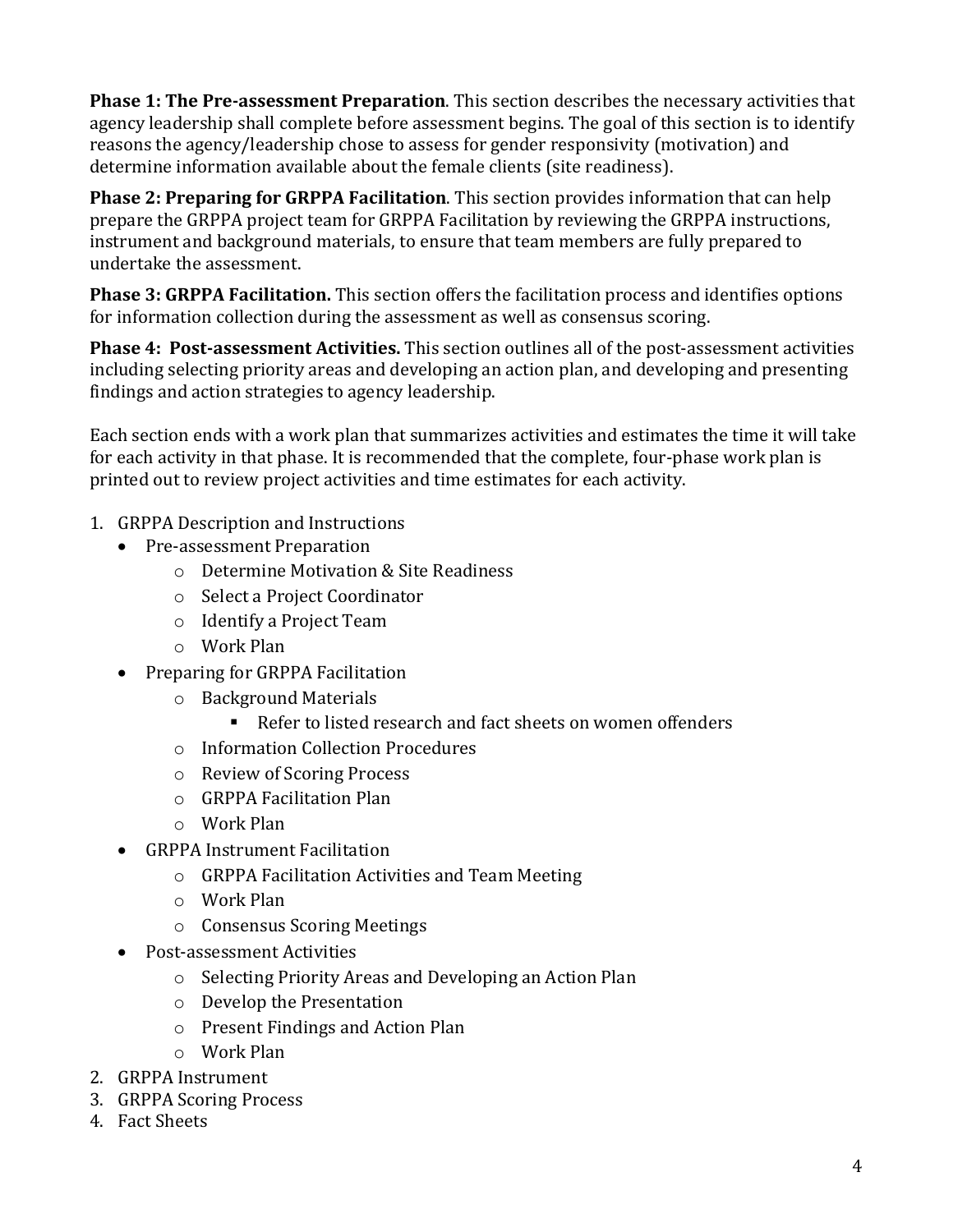- 5. Work Plans
- 6. Site Motivation Tool
- 7. Sample Presentations
- 8. Link to NIC Web-based Training
- 9. Sample Action Strategies
- 10. Suggested Resources websites, etc…
- 11. Templates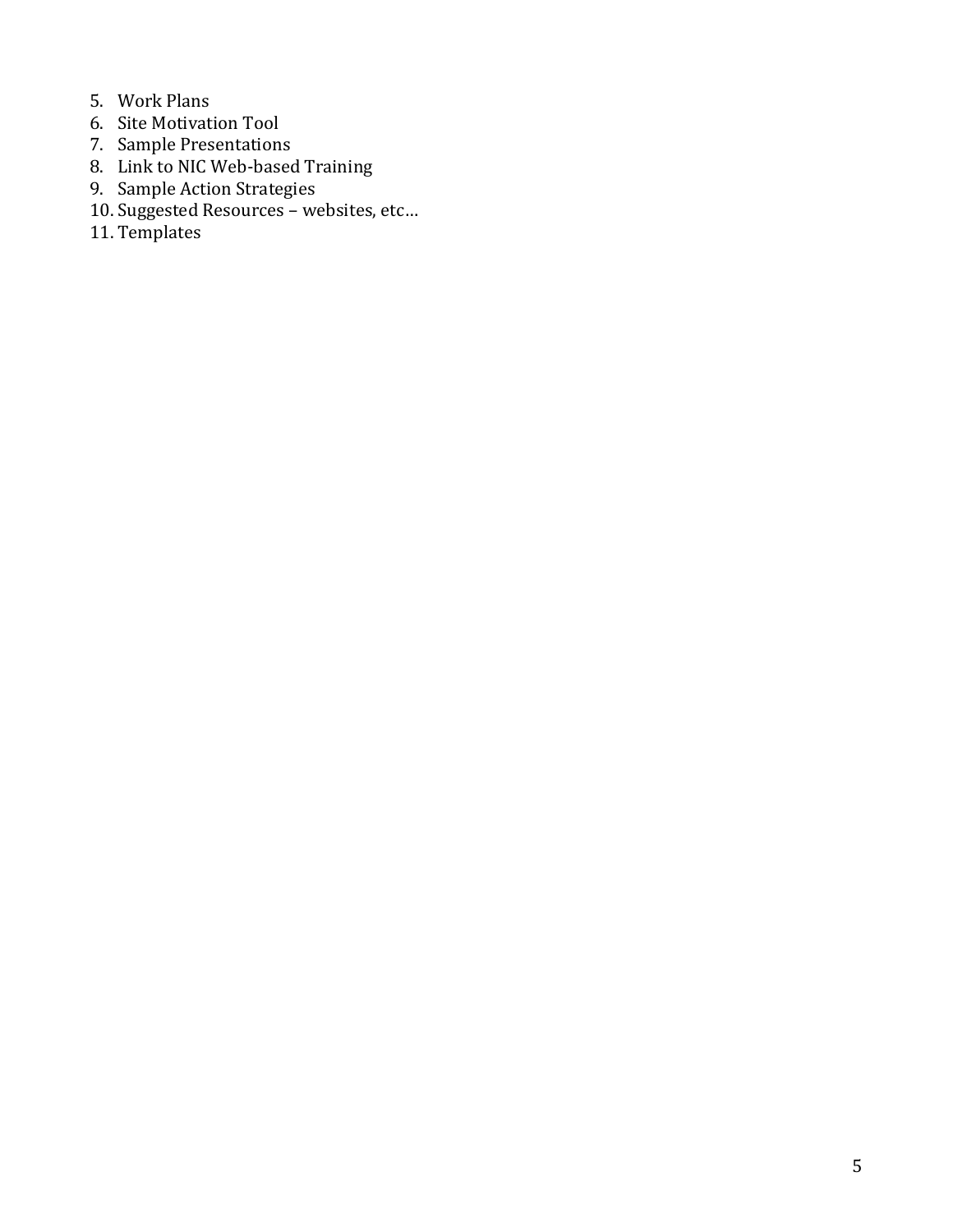# **The GRPPA Description and Instructions**

In order to effectively administer the GRPPA, increase site capacity to plan and implement needed changes, and execute all activities, the GRPPA process describes the recommended activities in four phases: (1) Pre-assessment Preparation, (2) Preparing for GRPPA Facilitation, (3) GRPPA Instrument Facilitation, and (4) Post-assessment Activities. The series of activities recommended before, during and after the GRPPA ensure a comprehensive internal evaluation process that can guide future decision making about women's programming and services. Many of the changes implemented may be effective for men as well. Below is an outline of the specific activities that are detailed in the GRPPA Manual:

# *1. Pre-assessment Preparation In this first phase, agency leadership will:*

- Determine Motivation & Site Readiness
- Select a Project Coordinator
- Identify a Project Team

# *2. Preparing for GRPPA Facilitation In phase two, the GRPPA team will:*

- Meet to Review the Project Activities
	- o Review recommended background materials
	- o Review the GRPPA Instrument
	- o Review information collection procedures
	- o Review the scoring process

# *3. GRPPA Instrument Facilitation In Phase 3, the team will:*

- Use the GRPPA Instrument to Guide Information Collection as Necessary
- Consensus Scoring

# 4. *Post- assessment Activities*

#### *In phase four, GRPPA team members will have a series of meetings to facilitate:*

- Selecting Priority Areas and Developing an Action Plan
- Developing the Presentation
- Determine Priority Areas and Next Steps
- Presentation of Findings and Action Plan to Agency Leadership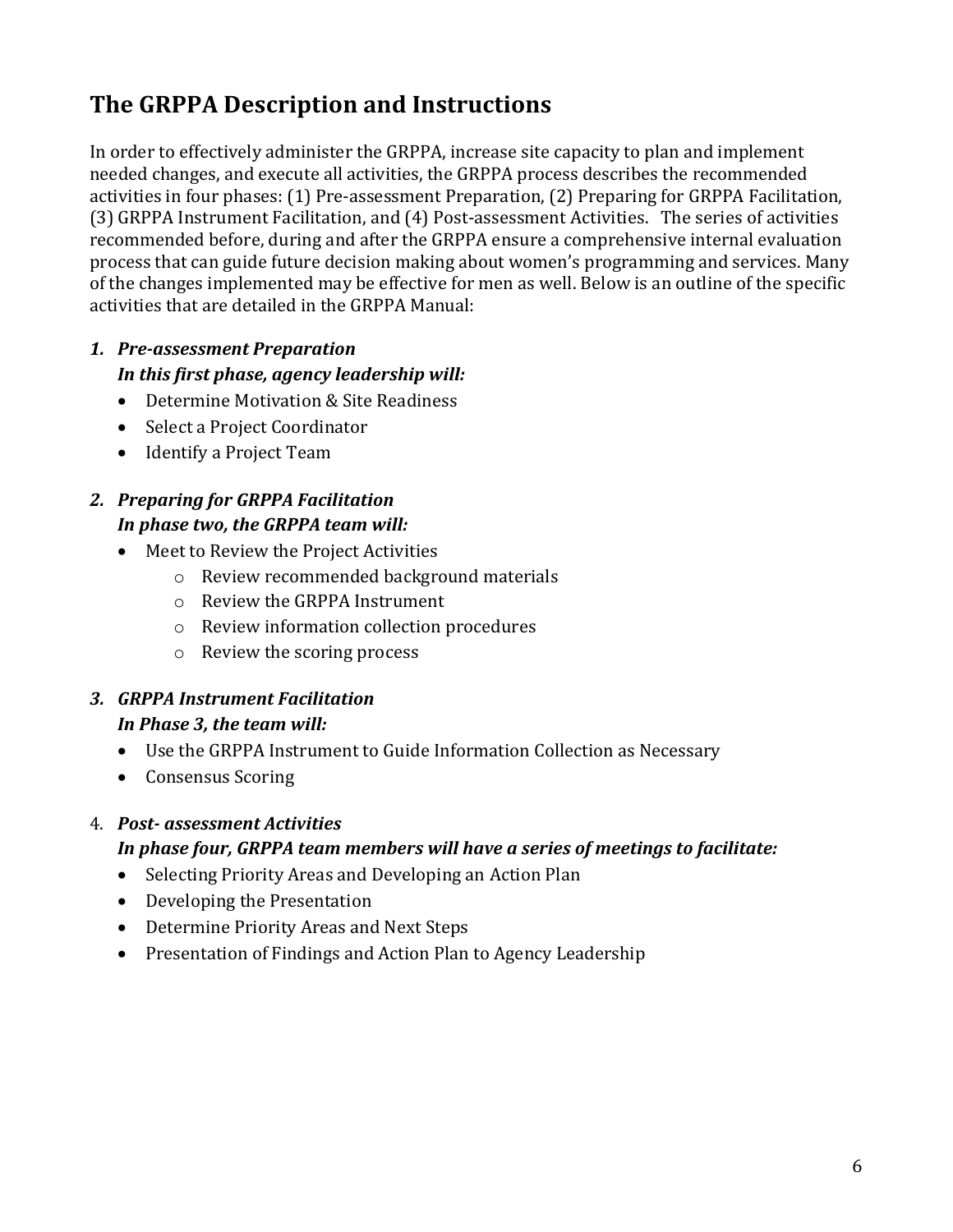# 1. Pre-Assessment Preparation

# **Motivation and Readiness**

The facility or program management staff, or those who made the decision to implement the GRPPA, are strongly encouraged to present a clear message to the project team related to motivation. Understanding why your agency, program or correctional facility is pursuing implementation of the GRPPA is a critical first step to long-term project success. Identifying the precise reasons will help foster a cohesive project team that is focused on short- and long-term desired outcomes, with each team member clear about the purpose of their work and their role in meeting objectives.

#### *How?*

Ask/answer these questions:

1. What are the driving factors behind your decision to implement the GRPPA?

2. What changes or outcomes do you desire as a result of this project?

{Once the team is selected and assembled, the leadership should provide an overview that includes a mission statement and desired short- and long-term outcomes.}

Determining site readiness will help the team understand the sources of information that may be available and uncover barriers to successful implementation. How do you know your site is ready? Three critical pieces are needed to be able to adequately administer the GRPPA:

- Willing participants to be members of the Project Team,
- Reliable data and information (e.g., number of women served, demographic information, policies and procedures, staff training records), and
- Ability to overcome organizational barriers that can make facilitation of the GRPPA difficult (i.e., if specific clearances are needed for team members to access data, this will need to be addressed prior to facilitation). If information is not easily accessible because other agencies or programs are involved, then connections with those agencies should be made before proceeding to address project needs.

#### *How?*

Begin by answering the following questions:

1. What types of information will you need?

2. Do you have data regarding the population of women you serve?

3. Do you have data regarding the appropriateness and/or effectiveness of the services you offer to women?

4. Where is the data/information stored? How accessible is it?

5. Who will be willing to participate in this project?

6. Will most of the staff be supportive?

7. What internal policies or practices will limit the team's ability to facilitate the GRPPA?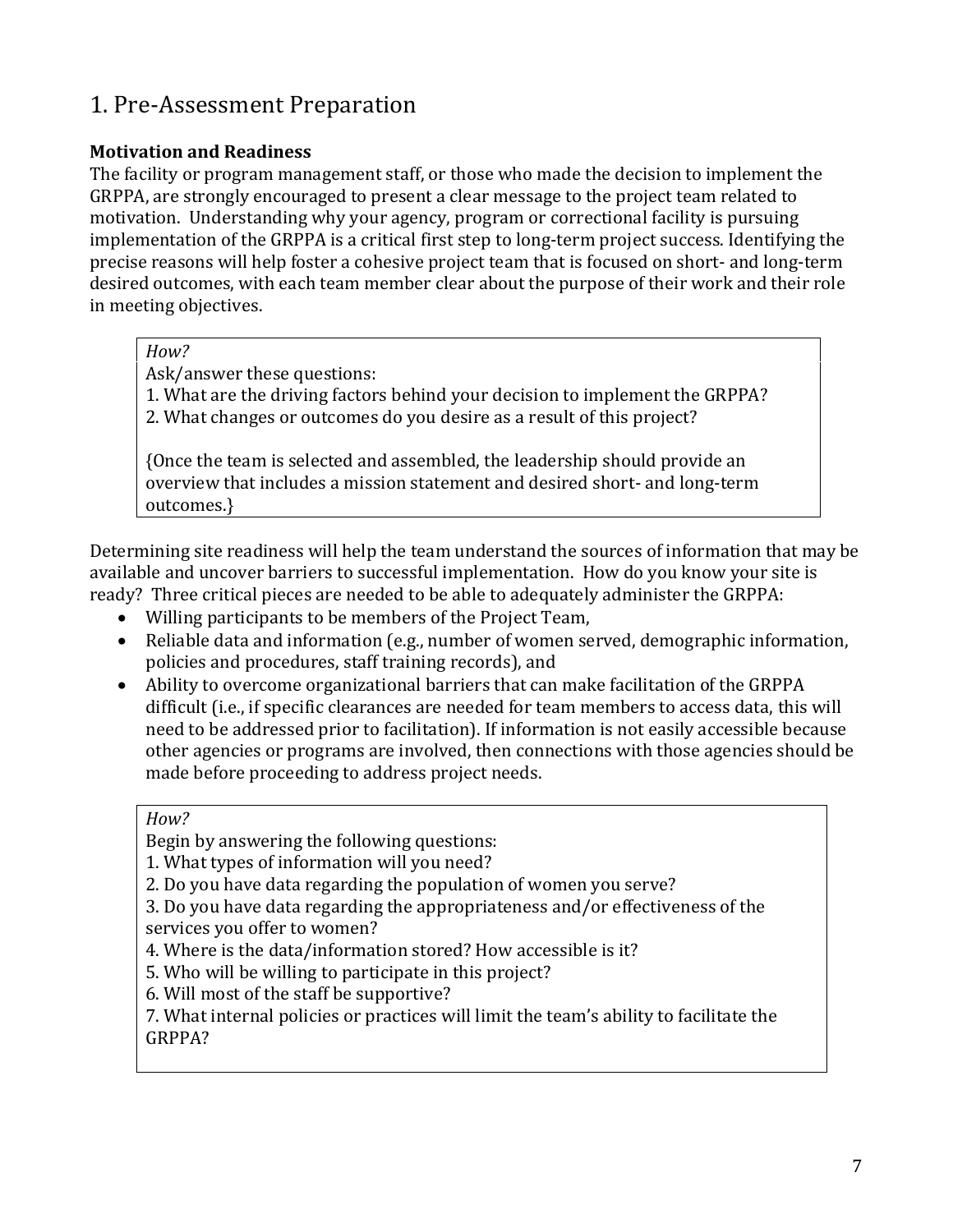# **Selecting a Project Coordinator**

The project coordinator should be someone with demonstrated knowledge and commitment to promoting gender-responsive practices AND effective project management skills. It is important to consider how much time your site will dedicate to this project so that the Project Coordinator and Project Team can be prepared. The completion time for activities will vary from site to site. Time estimates for each activity are provided as a guideline, but only the Project Team will be able to fully determine how long each component will take.

The project coordinator will be responsible for the following activities:

- 1. Familiarization with web-based protocol
- 2. Organize all team meetings and agendas
- 3. Obtain and facilitate pre-assessment team activities, specifically:
	- a. Preparation and distribution of recommended materials
	- b. Coordination of NIC E-learning web-based training for project team (if so desired)
	- c. Facilitate a review of the GRPPA
- 4. Review all processes with team members
- 5. Draft and distribute site plan for GRPPA facilitation
- 6. Record all consensus scores and selected priority areas
- 7. Lead the development of action plans and presentations
- 8. Schedule and lead presentation of findings and recommendations
- 9. Finalize action plans for agency leadership

# **Identify the project team**

Depending on the size of the program, agency or correctional facility, the number of project team members should range from 3 to 5 individuals, appointed by the Executive Director, or his/her designee.

The team shall include at least one staff from the following areas:

- Directors, Deputy Directors and/or lead managers from the site, who have decision making authority
- Staff responsible for programming, training, and/or quality assurance
- Staff who have daily client contact (including custody staff or supervising staff representative).
- Additional team members may be included on an ad hoc basis for a specific domain if needed.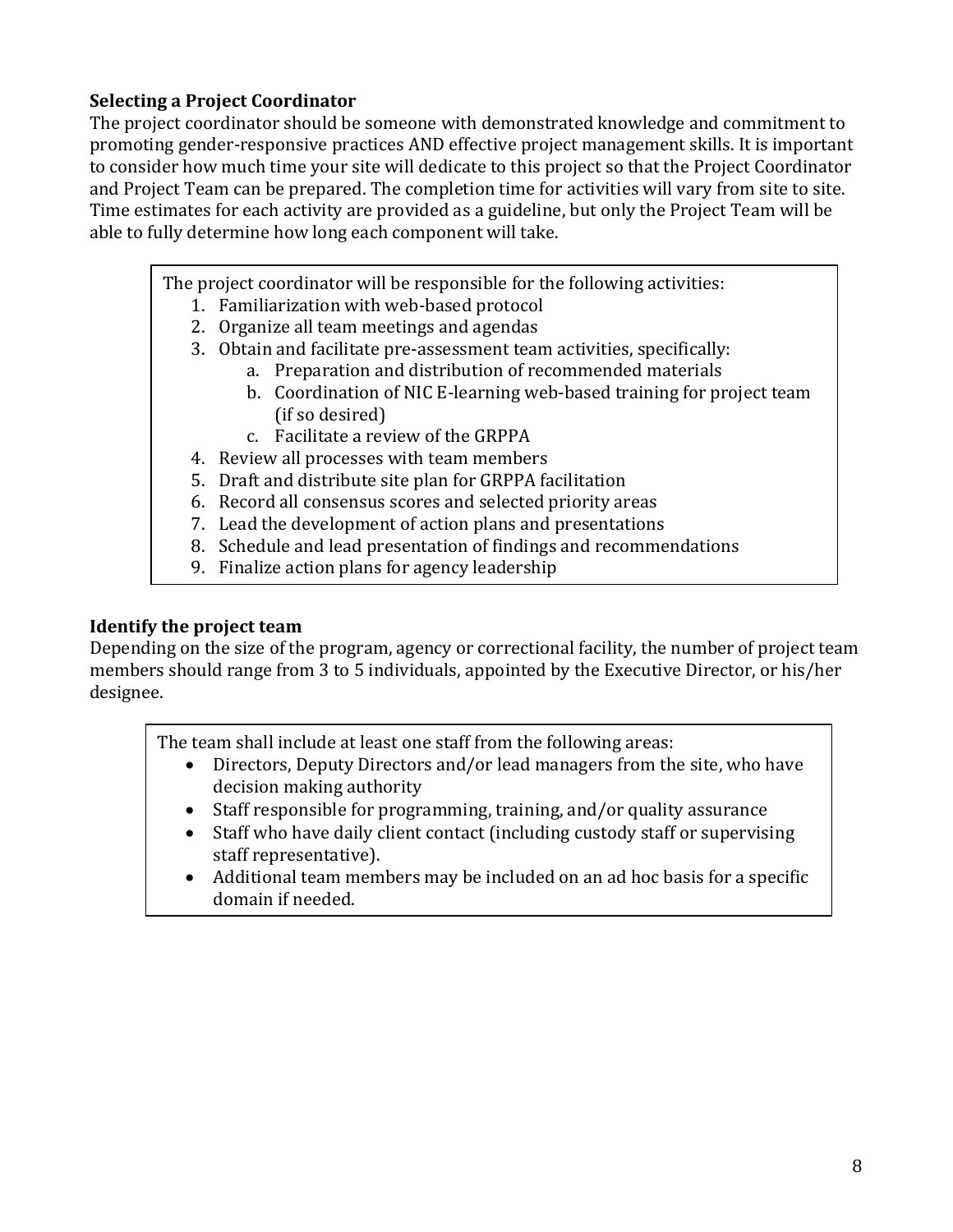| <b>Activity</b>                                    | <b>Pre-Assessment Activities</b>                                                                                                                                                                                                                                                              | <b>Estimated</b> |
|----------------------------------------------------|-----------------------------------------------------------------------------------------------------------------------------------------------------------------------------------------------------------------------------------------------------------------------------------------------|------------------|
|                                                    | <b>Work Plan</b>                                                                                                                                                                                                                                                                              | <b>Time</b>      |
| Determine<br>Motivation &<br><b>Site Readiness</b> | Agency leadership uncovers the reasons for engaging<br>in the GRPPA project.                                                                                                                                                                                                                  | 2-3 hours        |
|                                                    | Explore these questions:<br>What are the driving factors behind your decision<br>to implement the GRPPA process?<br>What changes or outcomes do you desire as a<br>result of this project?                                                                                                    |                  |
|                                                    | Once the selection of the project team and the project<br>coordinator is completed, provide the answers to<br>these questions to support the team's understanding<br>of the purpose and intended outcome of this project.                                                                     |                  |
|                                                    | Agency leadership begins determining site readiness<br>by thinking about the availability of data, willingness<br>of staff, and consideration of operational barriers to a<br>successful project roll-out.                                                                                    |                  |
|                                                    | Begin by answering the following questions:<br>What types of information will be needed?<br>Do you have data regarding the population of<br>$\bullet$<br>women you serve?<br>Do you have data regarding the appropriateness<br>$\bullet$<br>and/or effectiveness of the services you offer to |                  |
|                                                    | women?<br>Where is the data/information stored? How<br>accessible is it?                                                                                                                                                                                                                      |                  |
|                                                    | Who will be willing to participate in this project?<br>Will most of the staff be supportive?<br>What internal policies or practices will limit the<br>team's ability to facilitate the GRPPA?                                                                                                 |                  |
|                                                    | Address any barriers that are discovered and can be<br>immediately addressed. Advise the team about<br>information that cannot be accessed.                                                                                                                                                   |                  |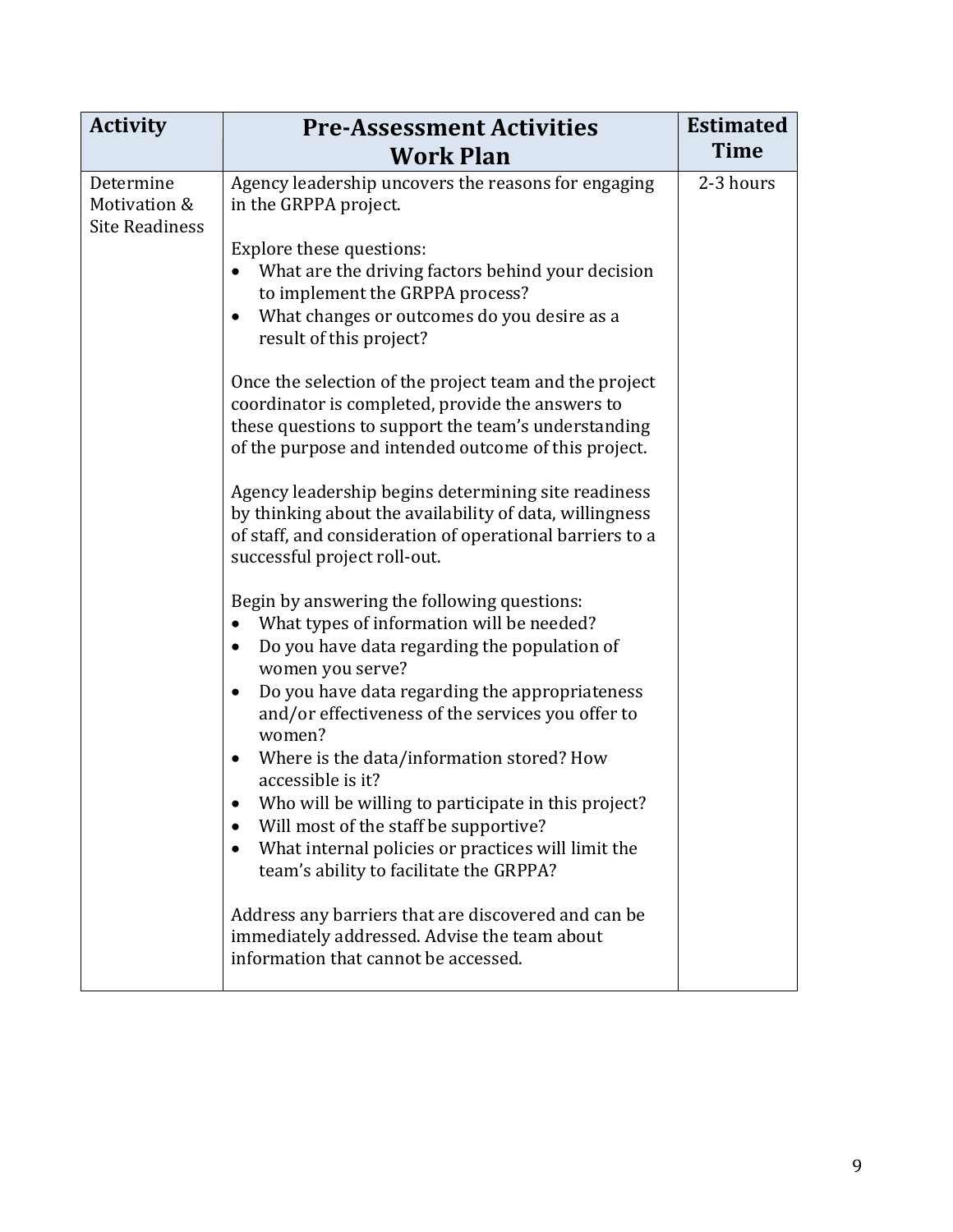| Select a Project<br>Coordinator | Agency leadership identifies a person within the site<br>who has demonstrable project management skills and<br>knowledge of gender-responsive principles. Be sure<br>that this person has the time to dedicate to this<br>project, based on a review of the time estimates<br>provided. Ideally, this person would be asked to serve<br>in this role, willingly agrees, and is then appointed.                                                                                                                                                       | 1 hour |
|---------------------------------|------------------------------------------------------------------------------------------------------------------------------------------------------------------------------------------------------------------------------------------------------------------------------------------------------------------------------------------------------------------------------------------------------------------------------------------------------------------------------------------------------------------------------------------------------|--------|
| Identify the<br>project team    | Agency leadership appoints 3 - 5 people to participate<br>in on the Project Team.                                                                                                                                                                                                                                                                                                                                                                                                                                                                    | 1 hour |
|                                 | At least one person from the following areas should be<br>selected:<br>i. Directors, Deputy Directors and/or lead managers<br>from the site, who have decision making authority<br>ii. Staff responsible for programming, training, and/or<br>quality assurance<br>iii. Staff who have daily client contact.<br>iv. Specific Domain Leaders may be assigned domains<br>to lead at the meetings.<br>v. Ad hoc members may be necessary for a specific<br>domain related task or discussion and could include<br>members of the supervised population. |        |
|                                 | Be sure that those selected have an opportunity to<br>review time estimates for each project component.<br>Ideally, they would be asked to serve in this role,<br>willingly agree, and then appointed.                                                                                                                                                                                                                                                                                                                                               |        |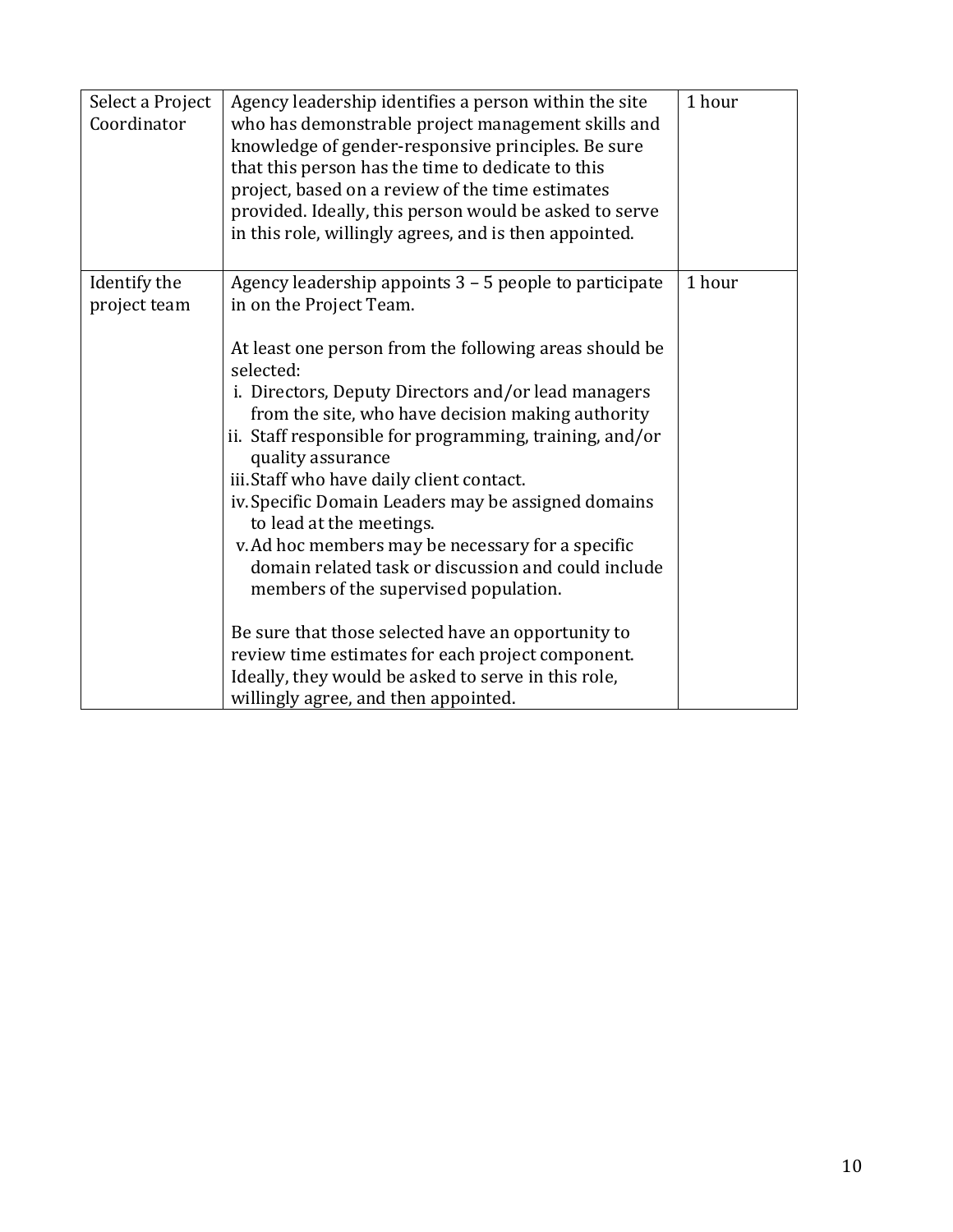# 2. Preparing for GRPPA Instrument Facilitation

*The preparation for GRPPA Instrument facilitation is the most time intensive activity of the project because it provides the foundation for successful facilitation of the GRPPA Instrument. The GRPPA activities menu will provide an introduction to:* 

- *Gender-responsive principles through printable fact sheets and an optional power-point presentation.*
- *A comprehensive review of the GRPPA Instrument, information collection processes, the scoring process, and development of the facilitation plan (guidelines and templates are easily accessible and can be printed)*.

# **Team Meetings**

 $\overline{\phantom{a}}$ 

The Project Coordinator will plan, coordinate and facilitate all team meetings. A detailed description of each meeting's activities is provided in the Work Plan.

The first meeting will include:

- A presentation of the project goals and objectives, project activities, and assignments
- Handing out the recommended background materials (see below)
- An opportunity for team members to provide input to the process
- Each team member shall leave this first meeting with an understanding of their specific role in next steps.

### **Recommended Background Materials** *<sup>2</sup>*

Upon determination of the project team, members will be provided informational fact sheets.

The Project Coordinator should download and distribute the fact sheets and concepts regarding gender-responsive principles and practices. A powerpoint presentation is also available.

<sup>2</sup> **Web-based training:** NIC has developed a 5-part web-based training program to help develop staff skills and understanding of gender-responsive principles. The training program can be done individually or as a group activity and is highly recommended.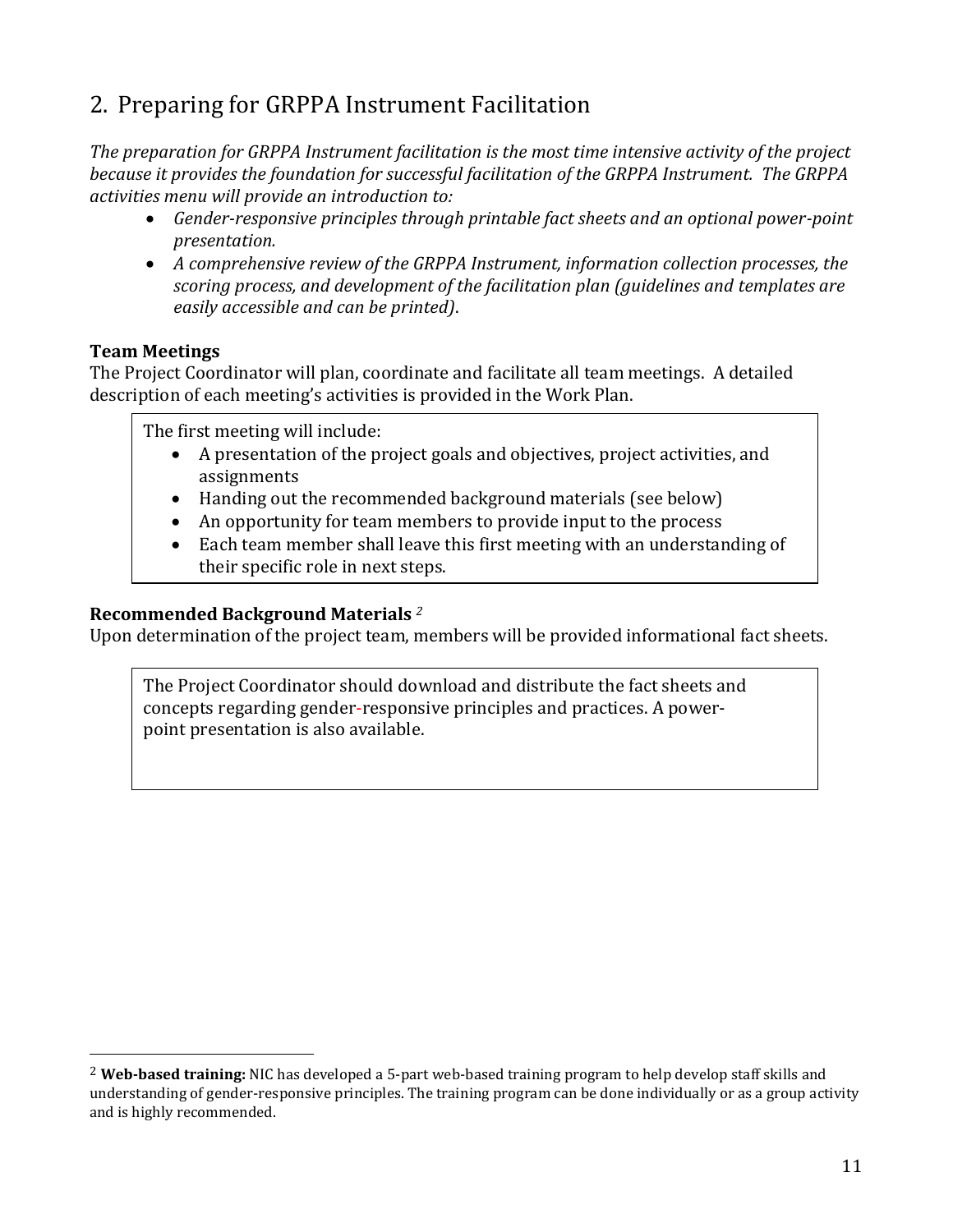# **Review of the GRPPA**

 $\bullet$ 

Team members should review each item of the GRPPA and discuss the methods by which they will determine how adherent the site is within each area.

# **Information collection procedure**

- *Materials Review*: Team members will collect and review their own agency policies and program information that directly informs them about adherence to gender-responsive principles. This should include, but is not limited to,
	- o current agency strategic plans, policies, philosophy and mission statements,
	- o risk assessment instruments, classification systems and/or behavior management system,
	- o practice guidelines, client and staff schedules, services and programming offered, program environment,
	- o role of external providers,
	- o the case management process, the intake process,
	- o staff and client handbooks.
	- *Staff Input*: Allow opportunity for staff to provide input (held privately at the site, without clients present). Participation is voluntary and confidentiality should be assured. 6 – 10 participants is ideal (this meeting can take place more than once to accommodate all staff who wish to volunteer). Two meeting facilitators are recommended; one who asks the questions [*template probes for staff feedback is provided*] and the other person will record the responses. Staff feedback forms may also be provided to staff at the end of the meeting (utilizing the template provided). Feedback forms can help the Project Team understand individual staff experiences with the program according to gender-responsive principles and create a baseline for program development.
	- *Observations*: This activity involves on-site review of site culture and programming. (If the site undergoing internal evaluation is a prison, it is recommended that at least one observation is completed during each shift. If the site is a probation department, observations should be completed at the probation office as well as during off-site interactions with clients in the community). Comprehensive notes are taken by the observer as to all that is seen and heard during each observation. Each observation can last between 30 minutes to 2 hours.
	- It is possible that the specific team members may have the information needed to proceed to the scoring instrument and consensus discussion.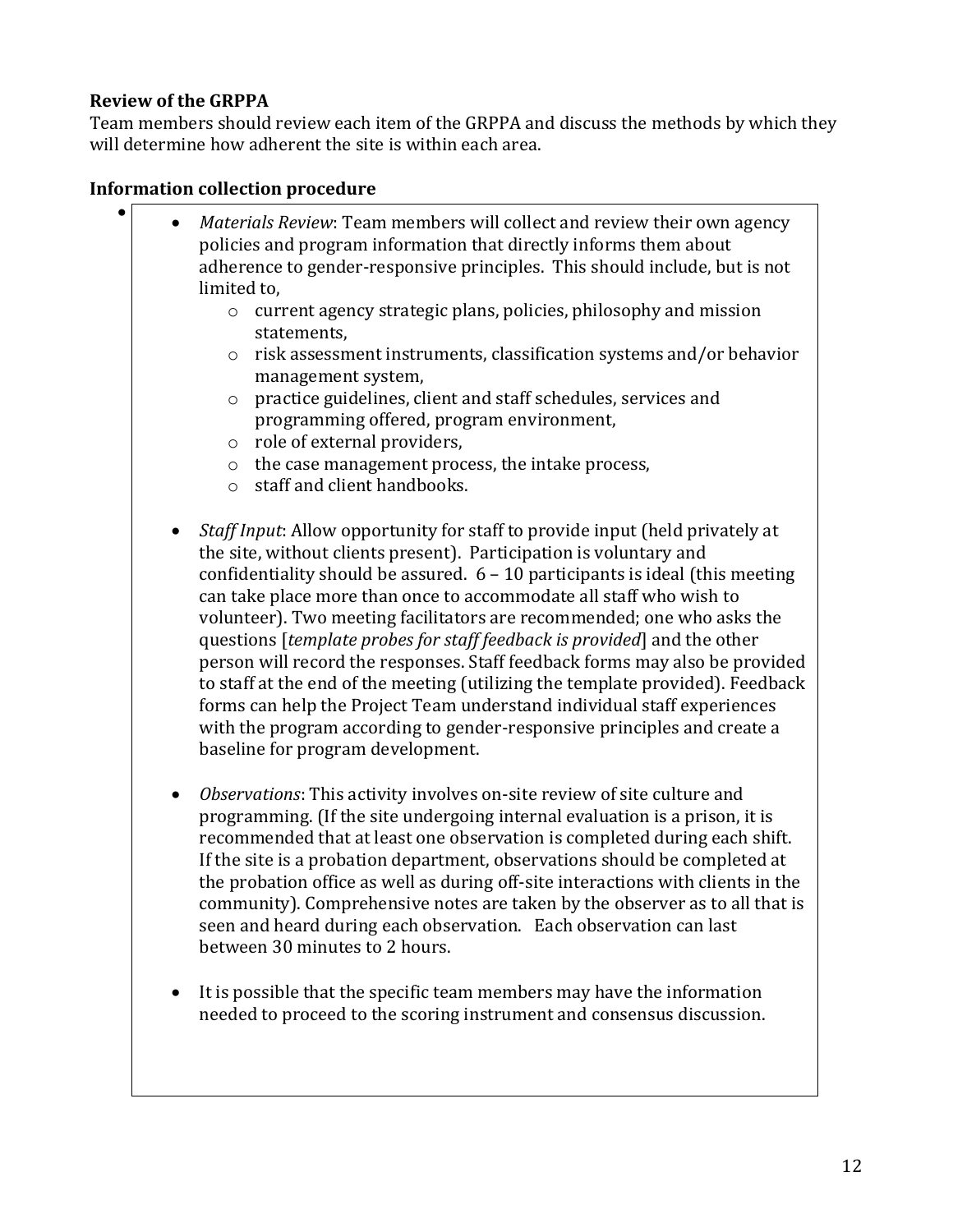#### **Brief Review of Scoring**

There are three steps to the GRPPA scoring process.

- 1. First, Project Team members determine if the item is **applicable** to the agency, program or correctional facility. If it is not applicable, *NA* will be recorded. If applicable, the team will consider #2 below.
- 2. If the item is applicable, next determine if the item is **present**. If it is not present, this results in a score of "0". If present, the team will consider (b) below.
- 3. Since the item is applicable and present, a determination of the **quality** of the item will be made. This will result in a score of 1, 2 or 3. Half points (.5) may also be applicable. (3 will be highest quality)

The consensus scoring process will be reviewed with the team as described in Phase 3 Requirements in section 3, below.

# **Plan for the GRPPA Instrument Facilitation**

The GRPPA facilitation plan will document the methods (above) by which each item will be evaluated and the member(s) of the team responsible for completing each related activity. Corresponding dates, times, and location for the activity are also included in the GRPPA facilitation plan. The last item on the plan is the date for the post-assessment meeting.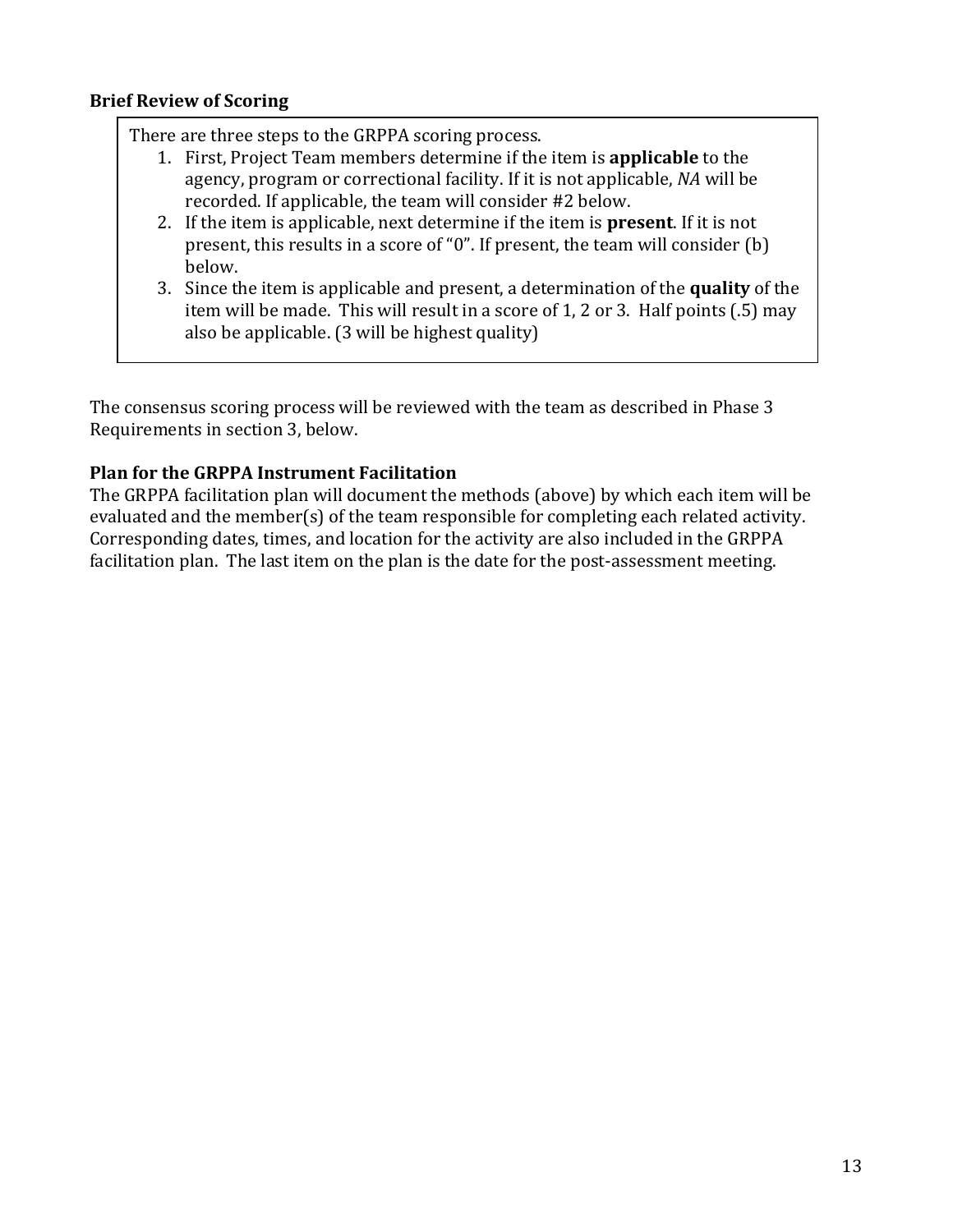| <b>Activity</b>           | <b>Preparing for GRPPA Instrument</b>                                                                                                                                                                                                                                                                                                                                                                                                                                                                                                 | <b>Estimated</b> |
|---------------------------|---------------------------------------------------------------------------------------------------------------------------------------------------------------------------------------------------------------------------------------------------------------------------------------------------------------------------------------------------------------------------------------------------------------------------------------------------------------------------------------------------------------------------------------|------------------|
|                           | <b>Facilitation Work Plan</b>                                                                                                                                                                                                                                                                                                                                                                                                                                                                                                         | <b>Time</b>      |
| Project Team<br>Meeting 1 | At the first meeting, the Project Coordinator will<br>facilitate the following activities:<br>Provide a general overview of the project, including<br>$\bullet$<br>the purpose of the project, site motivation, and site<br>readiness<br>Hand out fact sheets to educate the group about<br>$\bullet$<br>gender-responsive principles and practices; request<br>that this is reviewed before the next meeting<br>Schedule web-based training session, or individual<br>٠<br>sessions, before the next meeting<br>Set the next meeting | 1-2 hours        |
| Project Team<br>Meeting 2 | The Project Coordinator will facilitate the following<br>activities:<br>Discussion of reading materials<br>$\bullet$<br>Discussion of web training<br>$\bullet$<br>Provide copies of the GRPPA to participants<br>$\bullet$<br>Review the GRPPA, item by item<br>$\bullet$<br>Review information collection options<br>$\bullet$<br>Begin discussing which information types will be<br>$\bullet$<br>used for which items<br>Set date for Meeting 3                                                                                   | 1-2 hours        |
| Project Team<br>Meeting 3 | The Project Coordinator will facilitate a planning<br>session to prepare for facilitation of the GRPPA. This<br>meeting will include:<br>Review of the consensus scoring process<br>$\bullet$<br>Second review of the information collection options<br>$\bullet$<br>Development of the GRPPA facilitation plan<br>$\bullet$<br>Following the meeting, the Project Coordinator will<br>send a copy of the plan to each team member.                                                                                                   | 2-3 hours        |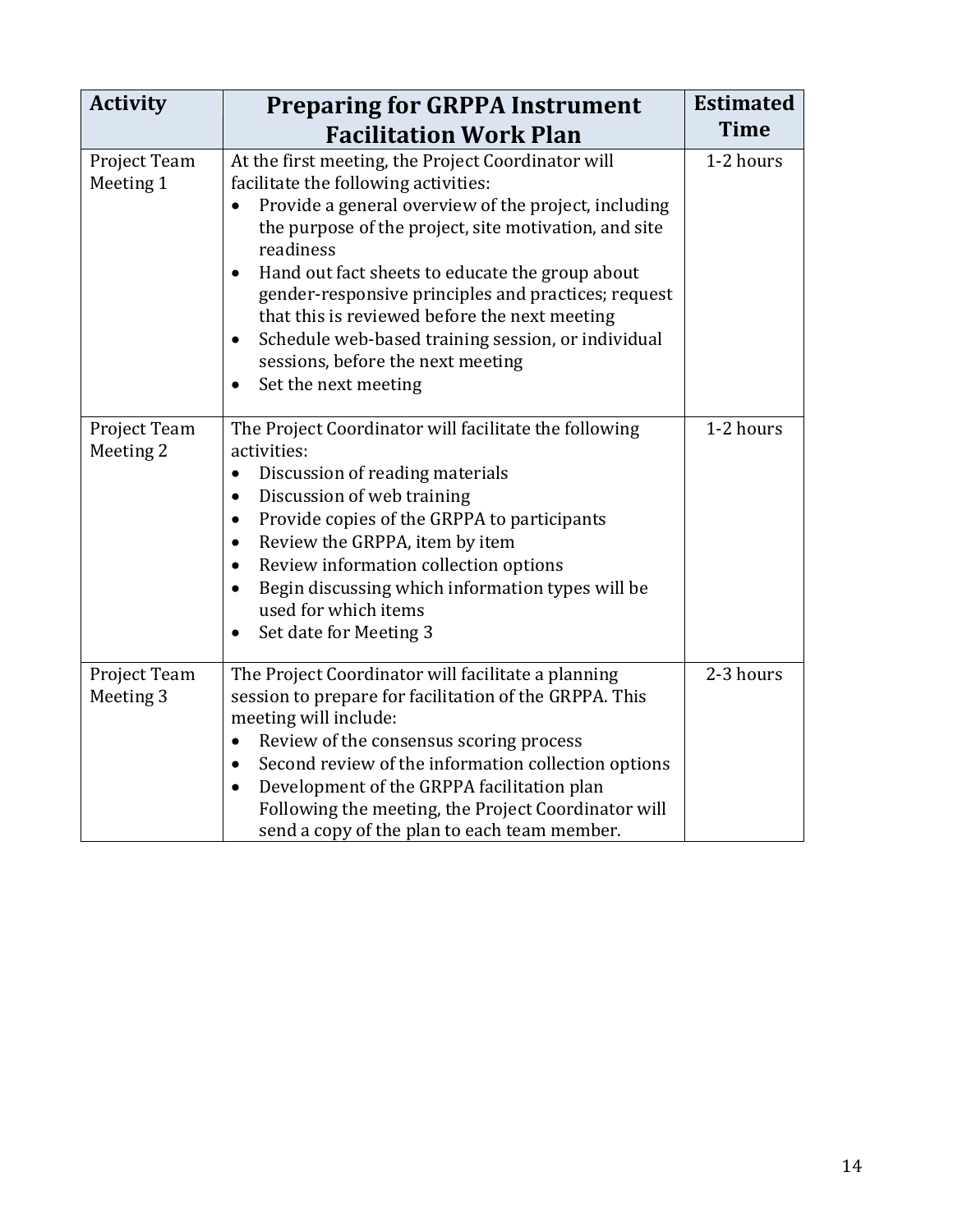# 3. GRPPA Instrument Facilitation

*During this phase of the project, Team members will use the GRPPA Instrument to guide their work. Each team member will have pre-assigned areas of focus, will facilitate the activities in relation to that area, and will bring all related materials back to the team. A discussion of findings will start the process of scoring the GRPPA.* 

- 1. After the initial meeting and pre-assessment activities, the project team will be assigned various tasks and spend time observing, gathering, and/or reviewing documents.
- 2. Team members will record all findings related to each item, making notes and copies of relevant information.
- 3. Team members will record where the information came from (observation, staff input, materials, etc.)
- 4. Team members will note an estimated score for their assigned items, but will not finalize scores until the team convenes to review all information. The group meeting will provide an opportunity for each team member to present their findings and impressions, which will create a larger context that will inform the final, consensus scores. The suggested format and content of each meeting related to facilitation activities is described in the Work Plan.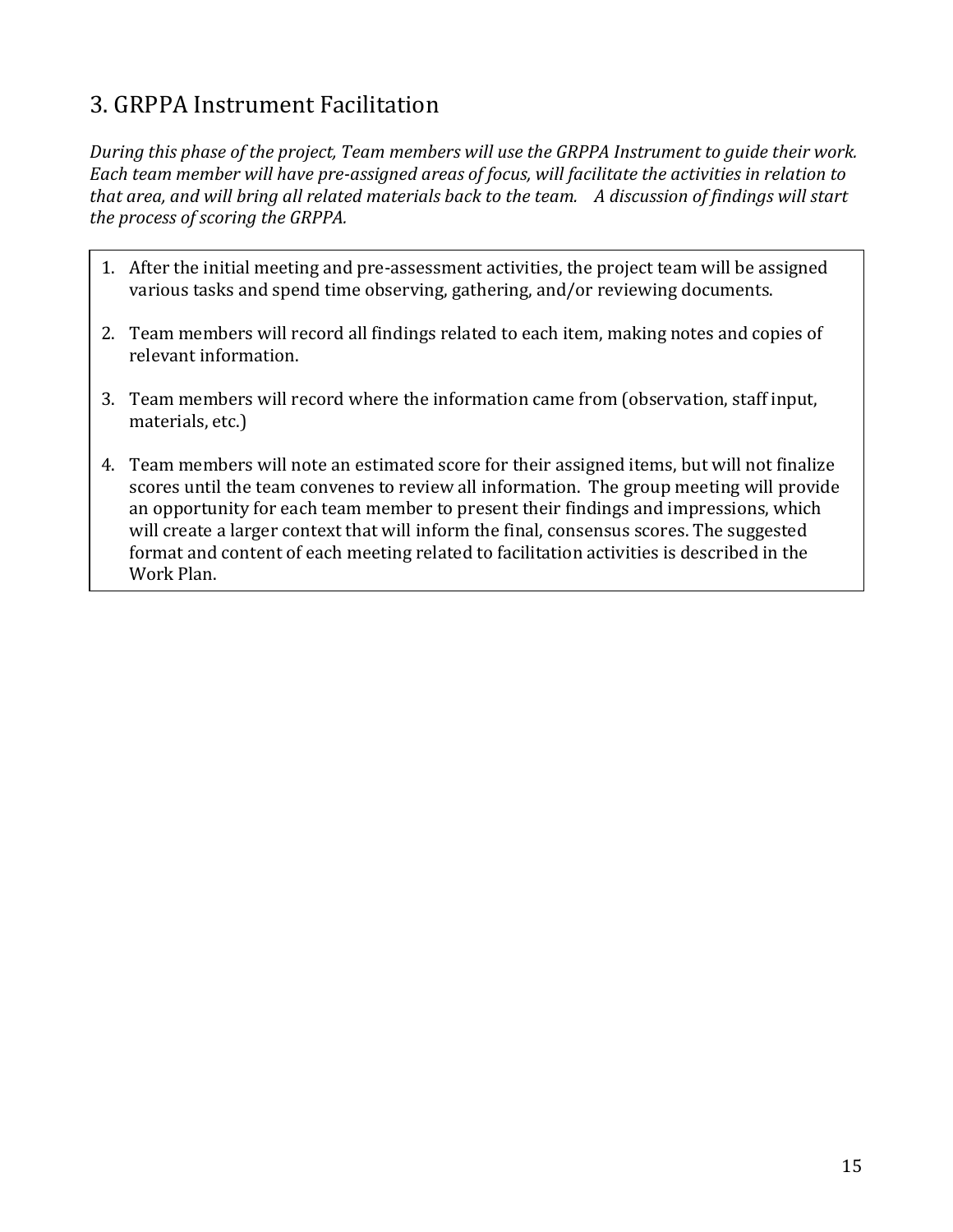| <b>GRPPA Instrument Facilitation</b>                                                                                                                                                                                                                                                                                                                                                                                                                                                         | <b>Estimated</b>                                                   |
|----------------------------------------------------------------------------------------------------------------------------------------------------------------------------------------------------------------------------------------------------------------------------------------------------------------------------------------------------------------------------------------------------------------------------------------------------------------------------------------------|--------------------------------------------------------------------|
| <b>Work Plan</b>                                                                                                                                                                                                                                                                                                                                                                                                                                                                             | <b>Time</b>                                                        |
| The Project Coordinator will make and distribute copies of<br>the following items and provide to each member of the<br>project team on the first day of information collection:<br>The GRPPA Instrument<br>The GRPPA Facilitation Plan<br>$\bullet$<br>A description of the information collection types and<br>$\bullet$<br>expectations of collection methods<br>Blank paper for notes<br>٠                                                                                                | 1-2 hours                                                          |
| All Project Team members will complete activities<br>according to the plan. Any changes in the plan must be<br>reviewed and authorized by the Project Coordinator.                                                                                                                                                                                                                                                                                                                           | $4 - 8$ hours<br>per person                                        |
| At the end of the last day, the Team will meet to discuss<br>activities that were planned but that may not have been<br>completed. The Project Coordinator will review the plan<br>with the team and make decisions about how to proceed<br>to obtain remaining information.                                                                                                                                                                                                                 | 1-2 hours                                                          |
| This meeting will include a team discussion of each item<br>within a domain. The Project Coordinator will facilitate<br>the meeting and focus on completing a review of at least 2<br>domains.                                                                                                                                                                                                                                                                                               | 2-3 hours                                                          |
| The following format is recommended:                                                                                                                                                                                                                                                                                                                                                                                                                                                         |                                                                    |
| Item by item, team members report their findings and<br>estimate score.<br>At the conclusion of the discussion of all findings<br>related to items in that domain, a group discussion<br>about related findings (those not found by direct<br>review) and team member's impressions and thoughts<br>will follow.<br>Starting at the top of the list of items, the group will<br>٠<br>discuss and then determine the score for each item.<br>A next meeting date will be scheduled as soon as |                                                                    |
|                                                                                                                                                                                                                                                                                                                                                                                                                                                                                              | Introduce the domain name<br>possible to review remaining domains. |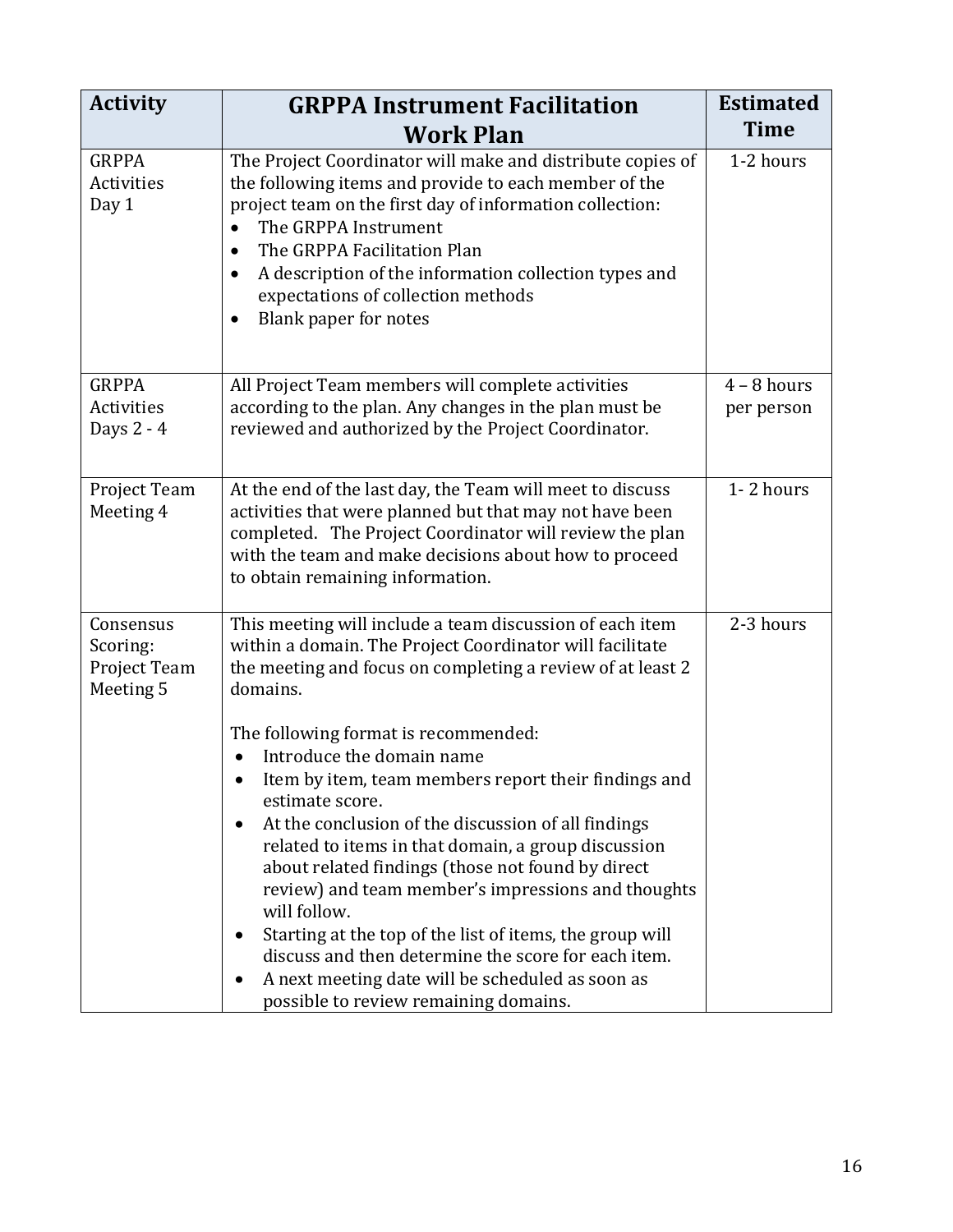| Consensus    | Following the same format as Meeting 5, the remaining 3               | 3 hours |
|--------------|-----------------------------------------------------------------------|---------|
| Scoring:     | domains are reviewed.                                                 |         |
| Project Team | Introduce the domain name<br>$\bullet$                                |         |
| Meeting 6    | Item by item, team members report their findings and<br>$\bullet$     |         |
|              | estimate score.                                                       |         |
|              | At the conclusion of the discussion of all findings<br>$\bullet$      |         |
|              | related to items in that domain, a group discussion                   |         |
|              | about related findings (those not found by direct                     |         |
|              | review) and team member's impressions and thoughts                    |         |
|              | will follow.                                                          |         |
|              | Starting at the top of the list of items, the group will<br>$\bullet$ |         |
|              | discuss and then determine the score for each item.                   |         |
|              | Using scoring instructions, determine the score for<br>$\bullet$      |         |
|              | every domain.                                                         |         |
|              | A next meeting date will be scheduled to review the<br>$\bullet$      |         |
|              | rank order of domains, begin prioritizing, and drafting               |         |
|              | an Action Plan.                                                       |         |

#### **Consensus scoring**

*Once all GRPPA Instrument Facilitation activities are completed, team members will convene to discuss findings from project activities using the GRPPA to record answers and begin developing a consensus score. Depending on the size of the site under review, the team may need up to 3 meetings to discuss findings, cull out themes and work toward consensus on scoring for each Domain in the assessment instrument. Consensus scoring can be labor intensive but is required to ensure that a one-time finding is not labeled a consistent theme if in fact it is only an outliner.* 

Consensus scoring involves the collection of information regarding each gender-responsive "Item" and a review of items listed in the "As Evidenced By" column. Each person who is part of the assessment team will do some independent review of the item and *note an estimated score for each item* prior to team meetings. During each meeting, team members will discuss each "Item" by presenting independent and collective findings and impressions (examples of items are also provided). A discussion is critical to the scoring process because "Items" are often interconnected and reviewers will learn information through their independent reviews that may impact the score of several items within a Domain. After all items in a Domain are thoroughly discussed, the project coordinator will lead the team to establish a final score for each "Item".

For each Item, please use the following scoring instructions:

- Determine if the item is applicable. If it is not applicable, write NA in the column. If it is applicable:
	- o Determine if the item was present or not. If it was not present, the item scores "0". If it is present:
		- Determine the quality of the item. This will result in a score of 1, 2, or 3. Half points (.5) may also be applicable.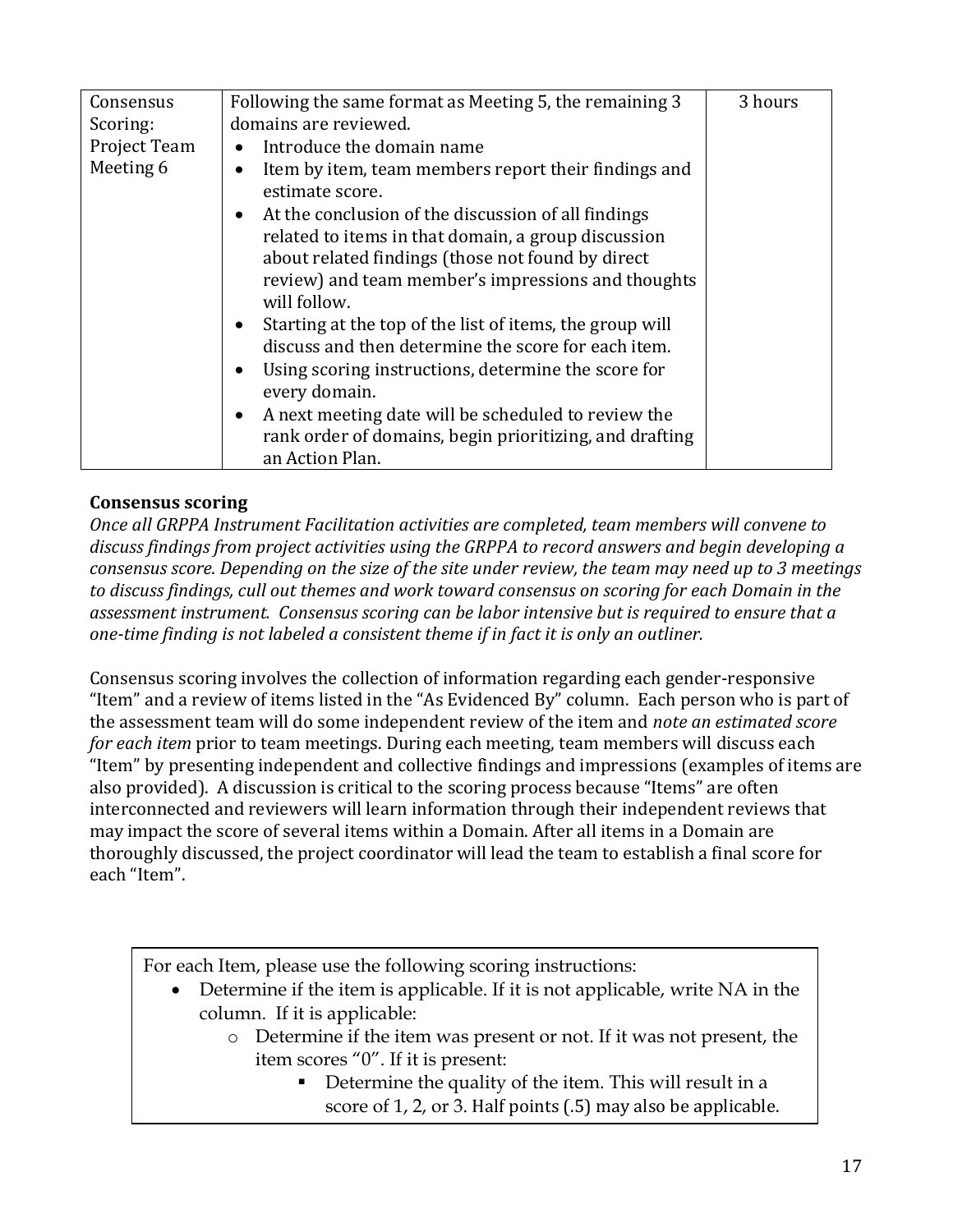The numerical score assigned will be determined after a presentation of findings relative to that item, and a comprehensive discussion with the Project Team. Below are the definitions associated with each numerical score:

- 1. **Below Average**. The item is present, but does not demonstrate quality, or is applied in an inappropriate or harmful manner.
- 2. **Average**. The item is present and there are indicators of some skills and knowledge required for this item. The application of this item in practice does not fulfill all of the requirements outlined for the item.
- **3. Exemplary**. The item is present and its quality demonstrates agency or staff mastery of skills and knowledge required for this item, fulfilling all the requirements of the item.

The score for each item should then be added to create a total average score for each Domain.

- 1. Add the scores for *only items* that are applicable.
	- For example: any item that has a score ranging from  $0 3$  should be included in the total score.
- 2. Divide the resulting score by the number of applicable items that were included in the total to determine an average score for each domain.

For example: If only 4 items within the first domain are applicable, the total score of those 4 items is then divided by 4.

- 3. Add in the amount earned in the Policy question.
- 4. Total the Domain score

It is critical for team members to understand that one group consensus score will be recorded for each "Item". Working together to discuss all the elements of an item and determine a score that is comfortable with all team members is the essence of this process. Consensus scoring will ensure that no one finding or one person's opinion dictates a score, and sets the stage for future work when findings translate into program improvement plans.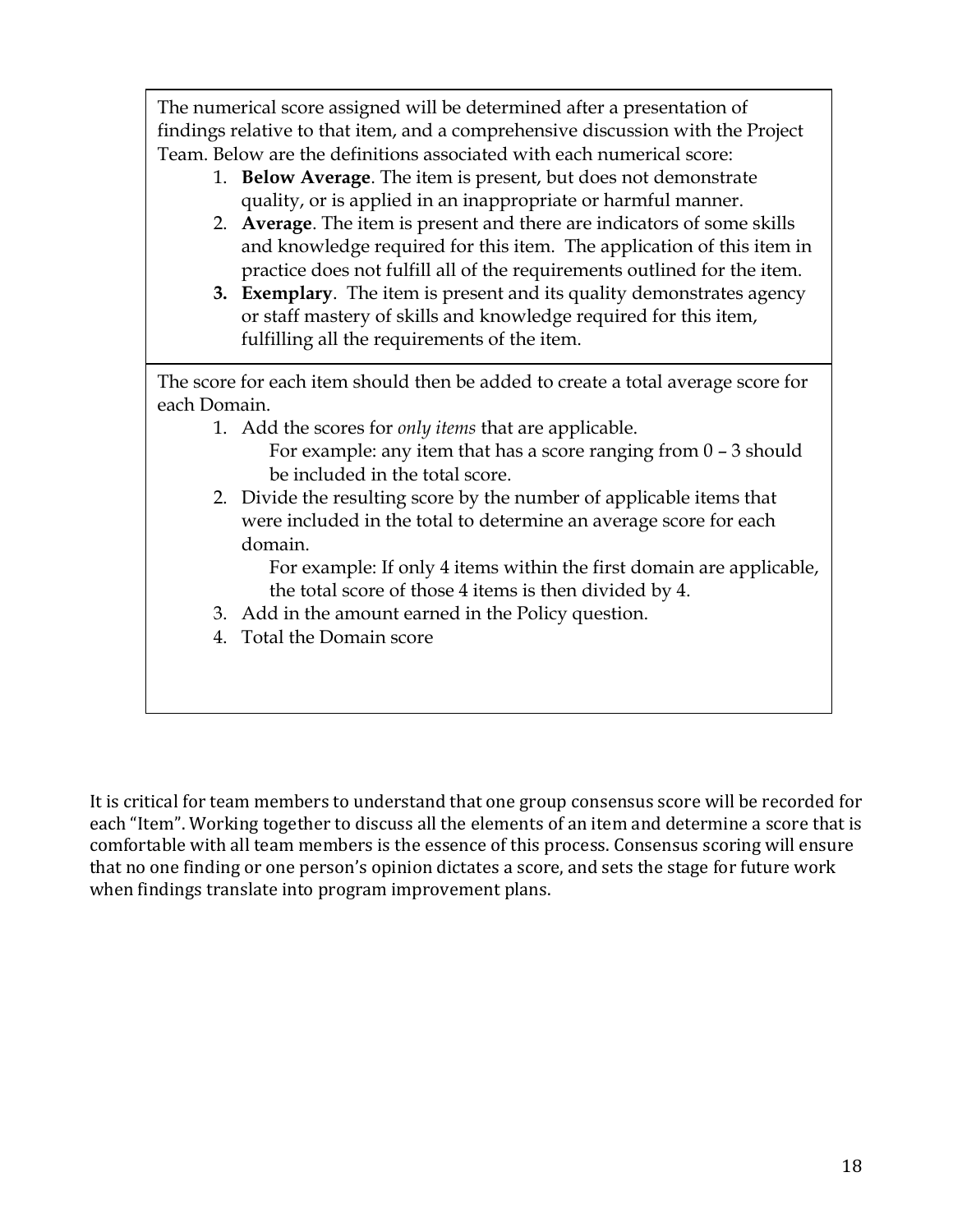# 4. Post-assessment Activities

# **Selecting Priority Areas and Developing an Action Plan**

### *Priority Areas*

- After the consensus scoring process is complete, (each item has a score and domains have been scored) each domain of the GRPPA shall be put in rank order from the lowest scoring to the highest scoring.
- Team members will review this rank order and determine priority areas for change or enhancement.
- During this discussion, it is important to return to the original reasons or motivation that your agency, program or correctional facility stated before the project began. Priority areas should be determined collectively, considering the rank order, motivation, and desired project outcomes.
- The domains will then be prioritized into a final list, which will guide the development of a site action plan.

# *Develop the Action Plan*

- The team will use the three highest priority areas to develop the initial action plan. A sample plan is included in appendix F.
- Action steps can include a variety of activities, including training, policy revision, policy creation, practice changes, technical assistance, implementation of quality assurance practices, changes to data collection activities or analysis, or even a commitment to further exploration of programming options.
- Specific action steps will be included for each of the three highest priority areas and will include timeframes and staff involved.
- If large-scale activities are recommended, a project coordinator should be identified (this may or may not be the person identified to be the project coordinator for the GRPPA project).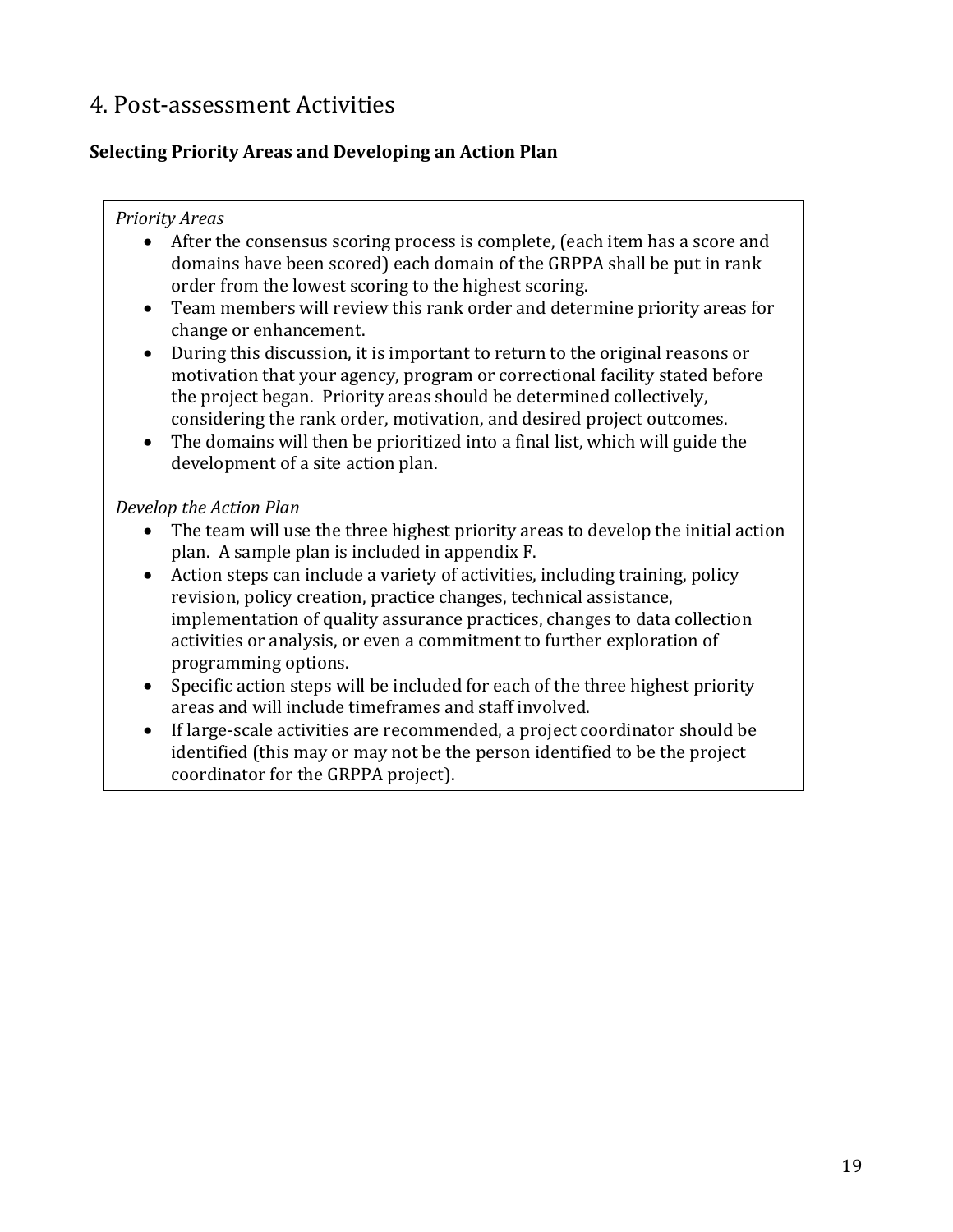### **Specific recommendations for common Action Plan activities:**

- **Training activities** should include an active participant learning process that includes constructive dialogue, innovative activities and experiential role-plays.
- **Technical assistance activities** should reinforce skill development learned in training settings, provide staff guidance and coaching regarding implementation of gender-specific practices, and include an open dialogue of strengths and challenges of implementation
- **Quality assurance (QA) activities** are essential to ensure implementation of any new skills, programs and practices. A well-developed QA process and plan ensures the use of data to identify areas of improvement that support change in program and organizational quality of service delivery, performance, client satisfaction, and client outcomes. Identification of internal "staff coaches" who can lead individual quality assurance activities are very effective in helping to establish and maintain change. Staff coaches can support fidelity, flag training needs, and maintain a standard of operational performance. QA also helps establish a formal feedback loop where information can flow freely and directly between program administration and staff. Including a review of client outcome data is also a meaningful strategy in a comprehensive QA process.

*Yearly, the action plan should be reviewed and activities updated. Additional priority areas can be added as appropriate, particularly if successful activities have resulted in better outcomes in previously identified areas. If used regularly, action plans can continuously guide system and site improvements until all priority areas are addressed and become part of standard practice in your agency, program, or correctional facility.* 

# **Develop the Presentation**

A sample presentation is provided, which can be used as a template for presentation of findings. The process of developing the presentation should include all project team members and include a copy of the consensus scores and action plan.

# **Present Findings and Action Steps**

Following the completion of project activities, consensus scoring of the GRPPA and development of Action Plans, findings shall be presented to the Executive Director/ agency leadership. The action plan will be presented at this time to ensure agency buy-in and establish processes for completing activities outlined in the Action Plans. This will include training, technical assistance, quality assurance as well as specific recommendations for policy revisions, development of new policies and/or changes to assessment tools and programming. The goal of this presentation meeting is to gain support of the site stakeholders and authorization to implement Action Plans.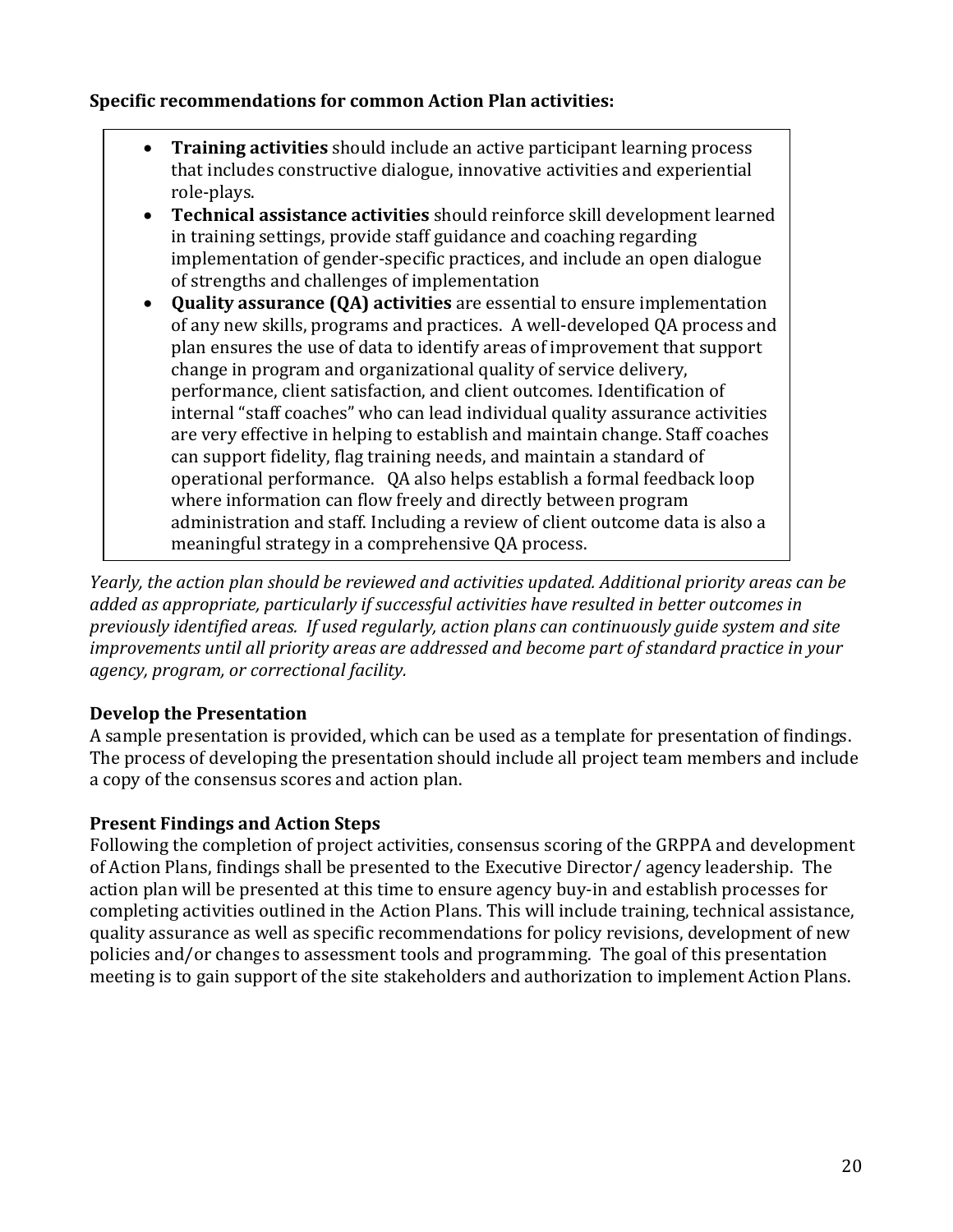| <b>Activity</b>                                                                                      | <b>Post-Assessment Activities</b>                                                                                                                                                                                                                                                                                                                                                                                                                                                                                                                                                                                                                                                                                                                                                                                                                                                                                               | <b>Estimated</b> |
|------------------------------------------------------------------------------------------------------|---------------------------------------------------------------------------------------------------------------------------------------------------------------------------------------------------------------------------------------------------------------------------------------------------------------------------------------------------------------------------------------------------------------------------------------------------------------------------------------------------------------------------------------------------------------------------------------------------------------------------------------------------------------------------------------------------------------------------------------------------------------------------------------------------------------------------------------------------------------------------------------------------------------------------------|------------------|
|                                                                                                      | <b>Work Plan</b>                                                                                                                                                                                                                                                                                                                                                                                                                                                                                                                                                                                                                                                                                                                                                                                                                                                                                                                | <b>Time</b>      |
| Selecting<br><b>Priority Areas</b><br>and Developing<br>an Action Plan:<br>Project Team<br>Meeting 7 | At Meeting 7, the Project Coordinator will facilitate the<br>following activities:<br>After the consensus scoring process is complete,<br>$\bullet$<br>(each item has a score and domains have been<br>scored), each domain of the GRPPA shall be put in<br>rank order from the lowest scoring to the highest<br>scoring.<br>Team members will review the rank order and<br>$\bullet$<br>determine priority areas for change or<br>enhancement.<br>The domains will then be prioritized into a final list<br>$\bullet$<br>which will guide the development of a site action<br>plan.<br>The team will use the three highest priority areas<br>to develop the initial action plan which will include<br>recommended action strategies, timelines, and staff<br>involved.<br>The last Project Team meeting will be scheduled to<br>$\bullet$<br>discuss the presentation of findings and the action<br>plan to agency leadership. | 2-3 hours        |
| Develop the<br>Presentation                                                                          | The Project Coordinator will develop a presentation<br>for the agency leadership based on the findings and<br>action plan developed by the team. This draft will be<br>presented at Meeting 8 for review and edit.                                                                                                                                                                                                                                                                                                                                                                                                                                                                                                                                                                                                                                                                                                              | 2-3 hours        |
| Project Team<br>Meeting 8                                                                            | The Project Coordinator will facilitate the following<br>activities:<br>Collect copies of all findings from each team<br>member<br>Provide a draft of the presentation on findings and<br>recommended action strategies (the action plan) to<br>team members<br>Get feedback on the presentation to leadership<br>$\bullet$<br>Determine the role of team members in the<br>$\bullet$<br>presentation.<br>Set date for presentation.                                                                                                                                                                                                                                                                                                                                                                                                                                                                                            | 1-2 hours        |